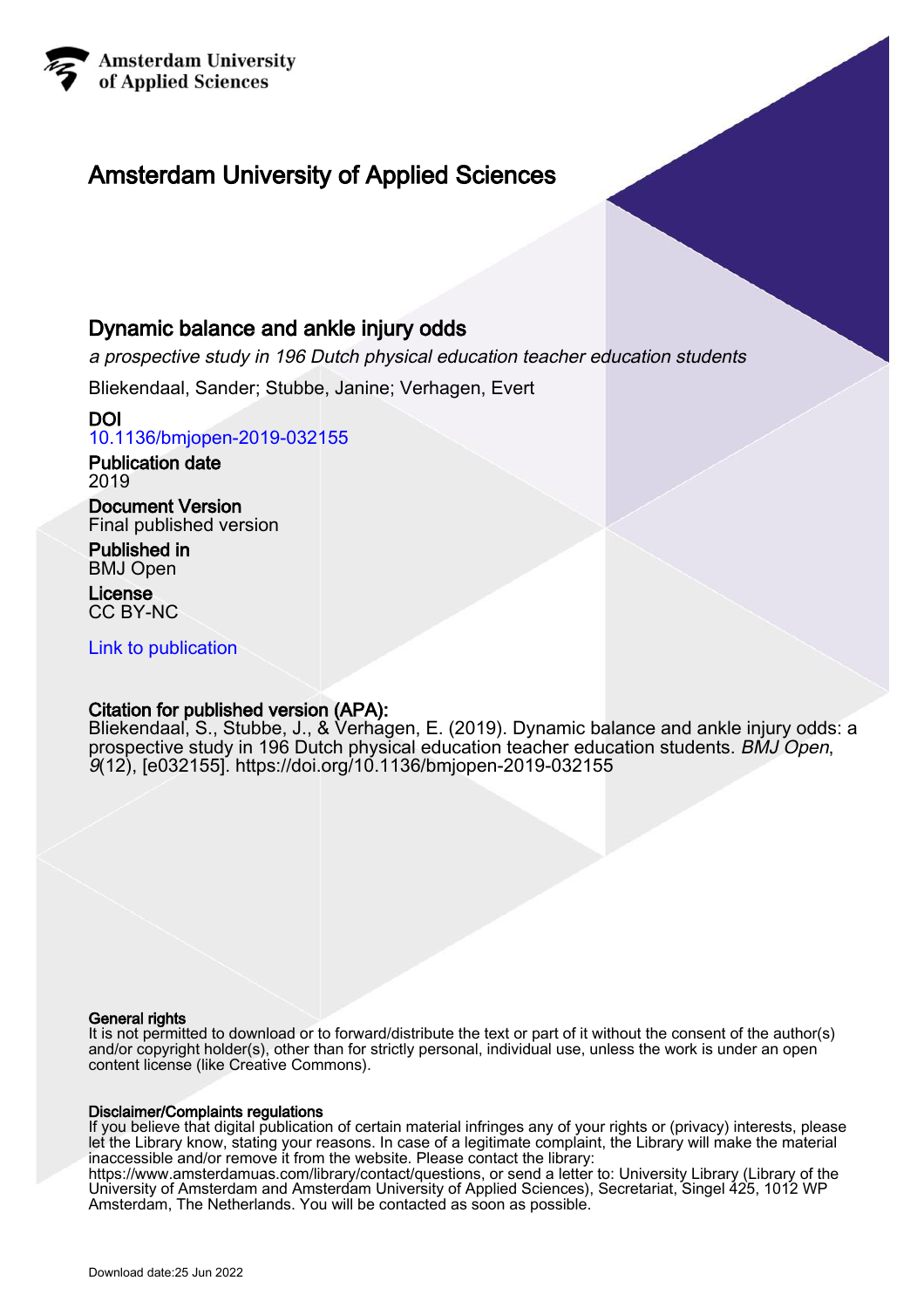# **BMJ Open Dynamic balance and ankle injury odds: a prospective study in 196 Dutch physical education teacher education students**

SanderBliekendaal <sup>®</sup>,<sup>1</sup> Janine Stubbe,<sup>2,3,4,5</sup> Evert Verhagen<sup>6,7,8</sup>

#### **ABSTRACT**

**To cite:** Bliekendaal S, Stubbe J, Verhagen E. Dynamic balance and ankle injury odds: a prospective study in 196 Dutch physical education teacher education students. *BMJ Open* 2019;9:e032155. doi:10.1136/ bmjopen-2019-032155

► Prepublication history for this paper is available online. To view these files, please visit the journal online (http://dx.doi. org/10.1136/bmjopen-2019- 032155).

Received 05 June 2019 Revised 29 November 2019 Accepted 04 December 2019



© Author(s) (or their employer(s)) 2019. Re-use permitted under CC BY-NC. No commercial re-use. See rights and permissions. Published by BMJ.

For numbered affiliations see end of article.

Correspondence to Sander Bliekendaal; s.bliekendaal@hva.nl

**Objective** The aim of this study was to investigate whether dynamic balance, measured with the anterior component of the Star Excursion Balance Test (SEBT-ANT), is a risk factor for ankle injuries in physical education teacher education (PETE) students.

Design and setting A prospective monocentre study in first-year PETE students.

Participants A total of 196 subjects, of which 137 men (70%) and 59 women (30%).

**Outcome measures** This study consisted of measures of the SEBT-ANT at baseline (September 2015) and an injury registration procedure during a follow-up period (September 2015–June 2016). The association between the SEBT-ANT score and subsequent ankle injury was analysed with generalised estimating equations analysis at the leg level.

Results Men and women had an average SEBT-ANT score of, respectively, 65.1% and 67.7% of leg length. In 20 (15%) subjects, the first injured body site involved the ankle. Across all participants, a below average SEBT-ANT score was not associated with increased ankle injury odds (OR OR=2.43, 95% CI: 0.94 to 6.29, p=0.07). In men, a below average SEBT-ANT score indicated sevenfold increased odds for ankle injury (OR=7.06, 95% CI: 1.43 to 34.92, p=0.02). In women, this relationship was not significant (OR=0.72, 95% CI: 0.19 to 2.71, p=0.62). Conclusions Below average normalised SEBT-ANT scores were associated with sevenfold likelihood for ankle injuries in men. In contrast, no relationship was found for the SEBT-ANT score and ankle injuries in woman. These results may provide directions for the implementation of screening tools, as part of an injury prevention programme, to identify male PETE students with an increased likelihood for ankle injuries.

#### **INTRODUCTION**

Physical activity and sport participation are essential for maintaining and improving health.<sup>12</sup> The downside of physical activity and sport participation is, however, the risk for sustaining an injury.<sup>[3](#page-7-1)</sup> physical education teacher education (PETE) students participate, as part of the PETE curriculum, in a wide range of physical activities, which puts them at risk for sustaining an injury.<sup>4</sup> Injured

#### Strengths and limitations of this study

- $\blacktriangleright$  To the best of our knowledge, this was the first study on dynamic balance as a risk factor for ankle injuries in physical education teacher educations (PETE) students.
- ► In addition, strengths of this study are the prospective study design, the relatively long follow-up period (10months) and the relatively high response rate (81%).
- ► Furthermore, our study used generalised estimating equation analysis at the leg level and controlled the model by person and previous ankle injury.
- ► The self-evaluated injury registration and the low number of ankle injuries limits the strength of this study.
- ► The results of this study have limited clinical relevance as they are based on a single sample of PETE students.

students are limited to participate in the educational programme, which can cause a suboptimal professional development, higher study costs and, in extreme cases, exclusion from the PETE programme. Therefore, prevention of injuries in this population is needed.

According to the 'sequence of prevention' model by van Mechelen *et al*,<sup>[5](#page-7-3)</sup> knowledge about the injury problem and associated risk factors are needed before preventive measures can be developed. Several studies have described the injury problem in PETE students and indicate that the ankle is in the top three of injury localisations in this population. $46-9$  In the literature, one of the most significant risk factors for ankle injuries is dynamic balance of the ankle.<sup>10-12</sup> A common and practical method to assess dynamic balance of the ankle is the Star Excursion Balance Test  $(SEBT).^{13-20}$  The literature shows that, in athletic populations, low scores on the anterior component of the SEBT (SEBT-ANT) are associated with an increased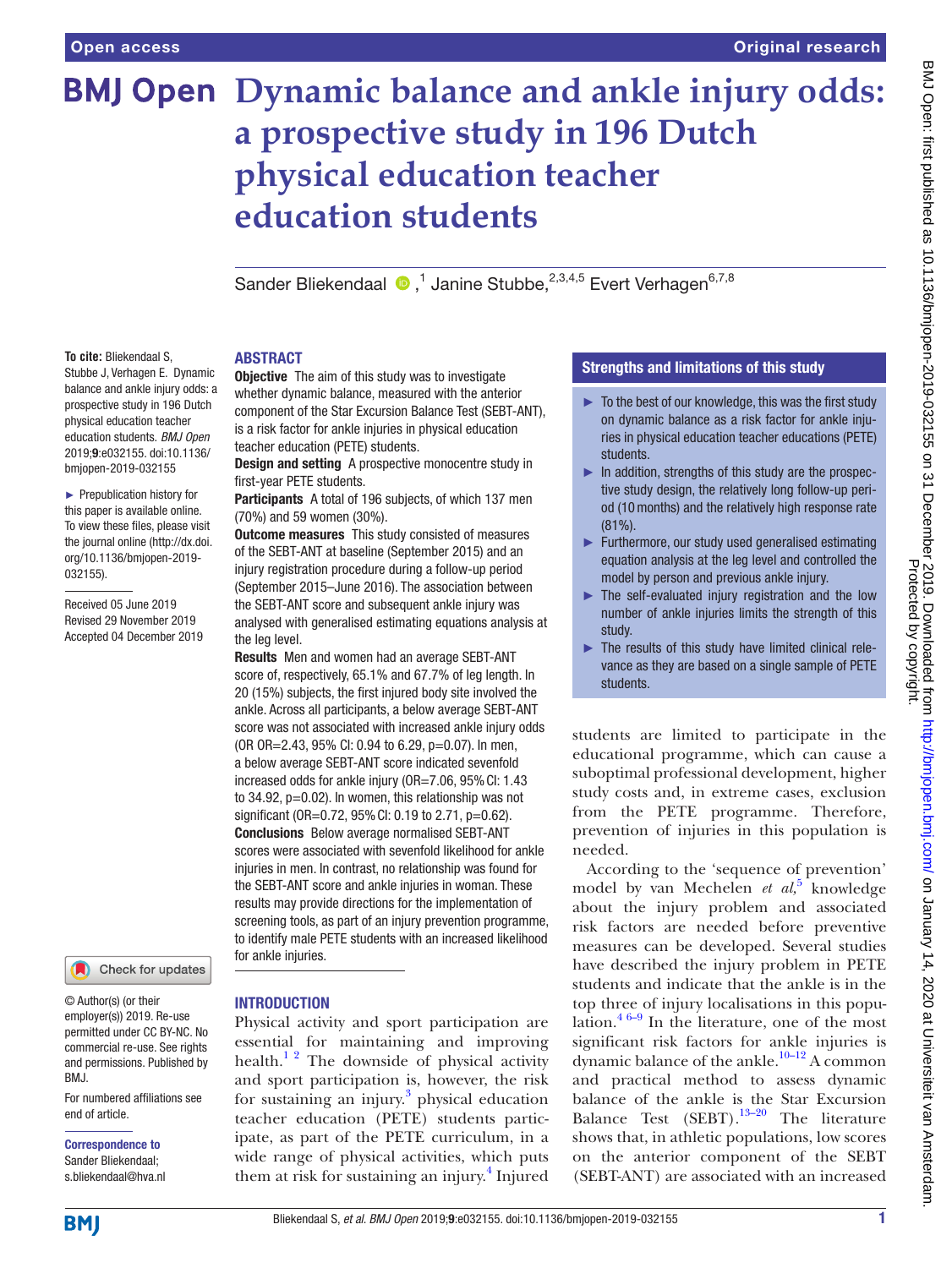risk for lower extremity injuries in general<sup>13 1718</sup> and ankle injuries in particular.<sup>16 20</sup>

However, no studies are found in the literature regarding dynamic balance as a risk factor for ankle injuries in PETE students. In addition, because of differences in characteristics between the PETE and sport-specific population, the existing literature on this topic has limited transferability to the PETE population. Therefore, the aim of this study was to investigate whether dynamic balance, measured with the SEBT-ANT, is a risk factor for ankle injuries in PETE students. Based on the literature, it was hypothesised that dynamic balance would be a risk factor for ankle injury. Identifying significant risk factors for ankle injuries can be of importance in the development of an injury prevention programme in the PETE population.

#### **METHODS**

#### **Subjects**

The study population consisted of first-year PETE students of the Amsterdam University of Applied Sciences. The first-year PETE curriculum consisted of, apart from theoretical courses, an average weekly sport exposition of approximately 10.5hours in six different sports (athletics, dance, field sports, gymnastics, martial arts and swimming). In total, 229 students enrolled the academic year 2015–2016. Exclusion criteria for subjects were: (1) no participation in the physical test/inability to perform the physical test and (2) no response in injury surveillance.

#### Study procedure

A prospective study design was used. At the start of the academic year all subjects were informed about the study design and procedures during a plenary presentation and were asked to complete an informed consent. A baseline questionnaire, which was completed by the subjects after the plenary presentation, was used to obtain data regarding sport participation, gender, age and ankle injury history in the past 12 months (yes/no). During the first week of the study subjects underwent a preparticipation examination by a sport physician, including measures of length and body weight, and a physical screening including the SEBT-ANT as a measure for dynamic balance of the ankle (ANT relative to leg length). An injury surveillance procedure was conducted during the following academic year to obtain data regarding sport participation (average hours/week) and subsequent injuries.

#### Star Excursion Balance Test

The SEBT was used as a measure for dynamic balance of the ankle.<sup>17</sup> Different applications of this protocol, mainly regarding foot placement and pass/fail criteria, can be found in the literature. $^{21}$  We conducted the SEBT in accordance with the study of Gribble *et al*. [16](#page-8-1) The SEBT was executed only in the ANT direction (SEBT-ANT) as the literature shows that this component of the SEBT has the strongest association with subsequent injury.<sup>16 17</sup> The

subjects received a plenary instruction about the execution of the test. In accordance with the literature, they had to perform six practising trials for each leg.<sup>21 22</sup> To execute the SEBT-ANT, subjects had to stand on one foot with the most distal aspect of the weight-bearing foot at a starting line. With their free leg subjects had to reach slowly as far as possible in the ANT direction, slightly above a measuring tape on the floor, while maintaining the hands placed on their hips and their standing foot flat on the floor. The maximal reach was determined, by way of visual evaluation, at the point of maximal reach and administered with the nearest 0.5 cm. The trial was rejected, and repeated, when the subject: (1) failed to maintain one legged stance with their foot flat on the floor, (2) failed to maintain balance during or directly after the test and (3) touched down with the reach foot. The test was repeated three times successfully for each leg. The measurements were conducted by a team of five trained fourth-year PETE students.

Leg length was determined for the purpose to normalise the SEBT-ANT score. Subjects lay on a mat table in supine position while a physical therapist measured, with a cloth tape, the distance between the most inferior aspect of the ANT superior iliac spine and the most distal portion of the lateral malleolus of the right and left leg. All measurements were conducted by the same therapist.

#### Injury surveillance

During the academic year (September 2015–June 2016), subjects registered newly sustained injuries on seven occasions. For practical purposes and to obtain a high response rate, the injury registrations were completed during the plenary coaching meetings. This led to injury registration intervals of five curricular weeks for injury registrations one to six, the final injury registration covered seven curricular weeks. Injuries had to be specified in terms of localisation, injury mechanism (acute or overuse), circumstances of the inciting event, contributing factors, type and duration. An injury was defined as any physical complaint that resulted in a subject being unable to fully take part in sporting activities for at least 1day, also referred to as a time-loss injury.<sup>23</sup> This data acquisition method has been used in previous studies.<sup>4</sup> Ankle injuries were identified using the localisation (ankle), as no further diagnoses of the injuries were done and the literature shows that the type of the self-evaluated injuries are not accurate.<sup>[24](#page-8-5)</sup>

#### Data analysis and statistics

The SEBT-ANT scores from the three trials were averaged and normalised for leg length for each leg.<sup>[25](#page-8-6)</sup> Data from the injury surveillance were used to categorise legs in the ankle injury (first injury involved the ankle) or no ankle injury (no injury or first injury did not involve the ankle) group.

To analyse the relationship between SEBT-ANT scores and subsequent ankle injury, independent-samples t-tests were used to analyse differences in SEBT-ANT scores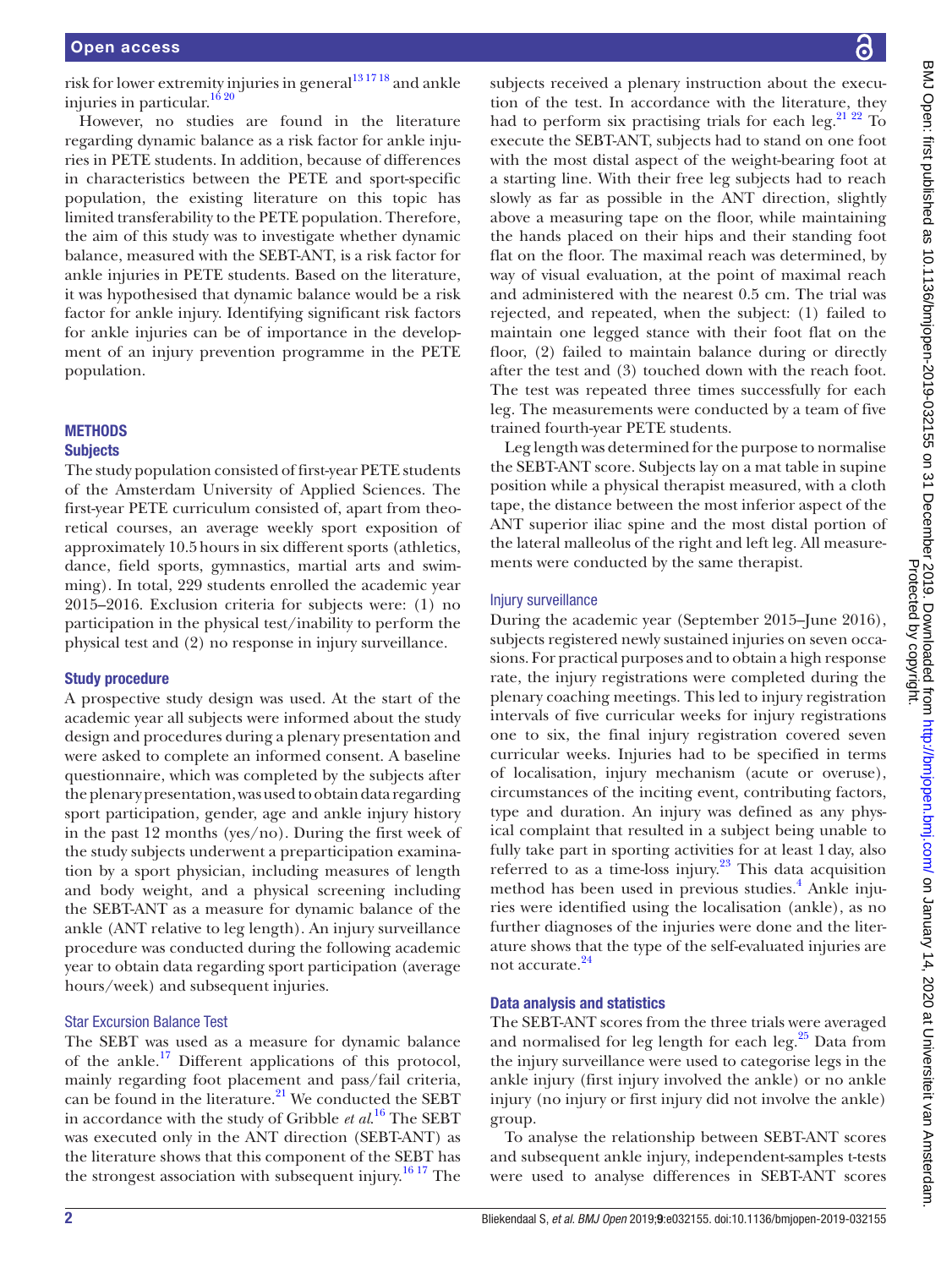<span id="page-3-0"></span>

| Table 1<br>Subject characteristics    |                                                                                                            |                                                                                                |                                                                                                   |  |  |  |
|---------------------------------------|------------------------------------------------------------------------------------------------------------|------------------------------------------------------------------------------------------------|---------------------------------------------------------------------------------------------------|--|--|--|
|                                       | <b>Male</b>                                                                                                | <b>Female</b>                                                                                  | Total                                                                                             |  |  |  |
| Subjects (N, %)                       | 137 (70)                                                                                                   | 59(30)                                                                                         | 196                                                                                               |  |  |  |
| Age (year, SD)                        | 19.5(2.4)                                                                                                  | 18.6(1.3)                                                                                      | 19.3(2.2)                                                                                         |  |  |  |
| Length (cm, SD)                       | 182(7)                                                                                                     | 170(6)                                                                                         | 178(8)                                                                                            |  |  |  |
| Weight (kg, SD)                       | 71.6 (8.7)                                                                                                 | 61.9(5.1)                                                                                      | 68.7 (8.9)                                                                                        |  |  |  |
| BMI (SD)                              | 21.7(2.2)                                                                                                  | 21.5(1.8)                                                                                      | 21.6(2.1)                                                                                         |  |  |  |
| Ankle injury in past 12 months (N, %) | 21(15)                                                                                                     | 8(14)                                                                                          | 29(15)                                                                                            |  |  |  |
| Extracurricular sport participation   |                                                                                                            |                                                                                                |                                                                                                   |  |  |  |
| Exposure (hours/week, SD)             | 5.5(3.5)                                                                                                   | 5.7(5.3)                                                                                       | 5.6(4.1)                                                                                          |  |  |  |
| Sports top 5 (N, %)                   | Soccer (57, 42)<br><b>Fitness (53, 39)</b><br>Running (29, 21)<br>Martial arts (10, 7)<br>Cycling $(8, 6)$ | Fitness (11, 19)<br>Running (10, 17)<br>Hockey (9, 15)<br>Soccer (9, 15)<br>Gymnastics (7, 12) | Soccer (66, 34)<br>Fitness (64, 33)<br>Running (39, 20)<br>Hockey (12, 6)<br>Martial arts (12, 6) |  |  |  |
| <b>PERSONAL PROPERTY</b>              |                                                                                                            |                                                                                                |                                                                                                   |  |  |  |

BMI, body mass index.

between men and women. Second, the relationship between normalised SEBT-ANT and subsequent ankle injury was assessed at the leg level using generalised estimating equations (GEEs) with gender and ankle injury history in the model as confounders and controlled for intrasubject relations (two limbs per subject). This analysis was also conducted for men and women separately, without gender in the model as a confounder, because women had higher normalised SEBT-ANT scores than men [\(table](#page-3-0) 1). In addition, a secondary analysis was performed with the exclusion of subjects where the first injury did not involve the ankle.

Third, the normalised SEBT-ANT scores were dichotomised using the average as the cut-off point. Finally, ORs were calculated using GEE analysis (with >mean as the reference group) with ankle injury history and gender



<span id="page-3-1"></span>Figure 1 Flow chart of the inclusion of subjects (n=196). SEBT, Star Excursion Balance Test.

as a confounder in the model. The average score of the study sample was used as a cut-off point to exclude the possibility that a predefined cut-off point from the literature introduced a bias in the study, as the literature shows that of the SEBT protocol is often conducted in different ways $^{21}$  and different optimal cut-off points are found in different athletic populations (eg, 84% of leg length in basketball players<sup>[17](#page-8-2)</sup> and  $64\%$  of leg length in soccer  $p$ layers<sup>20</sup>). Again, a secondary analysis was conducted with the exclusion of subjects where the first injury did not involve the ankle.

An alpha level of  $p<0.05$  was used to assess significance. Analyses were conducted using SPSS V.24.

#### Patient and public involvement

The study participants were not involved in the design of this study. No patient involvement.

#### **RESULTS**

In total 196 subjects were included in the analysis [\(figure](#page-3-1) 1) of which 137 men (70%) and 59 women (30%). Subject characteristics are presented in [table](#page-3-0) 1. Results from the SEBT-ANT test are presented in [table](#page-4-0) 2.

During the follow-up period, the researchers received 1111 of the 1372 expected injury registration forms. This indicates an overall response rate of 81%, where the majority (51%) of the subjects had a response rate of 100%. In total 137 (70%) subjects sustained one or more injuries, of which 20 (15%) cases involved the ankle as the first injury (unilateral: n=19, bilateral: n=1). All the ankle injuries occurred acutely. Further details of the ankle injuries are presented in [table](#page-5-0) 3.

The relationship between normalised SEBT-ANT score and subsequent ankle injury was significant in the total group (OR=1.11,  $95\%$  CI: 1.02 to 1.22, p=0.02) and in men (OR=1.14, 95%CI: 1.04 to 1.26, p<0.01), where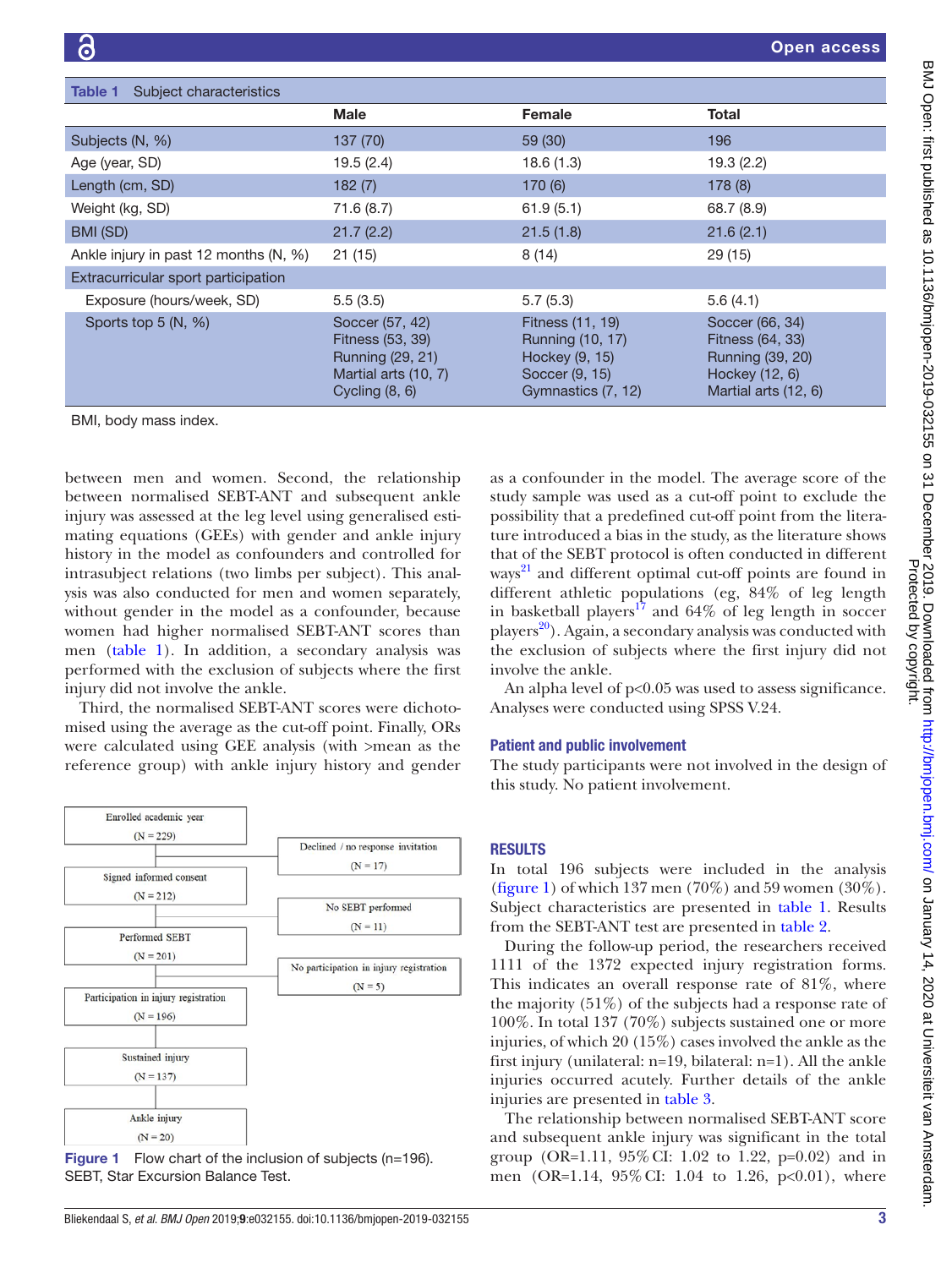<span id="page-4-0"></span>

| Table 2 SEBT-ANT scores (mean, SD) and p values regarding differences in men and women |               |               |                |            |  |
|----------------------------------------------------------------------------------------|---------------|---------------|----------------|------------|--|
| <b>SEBT-ANT score</b>                                                                  | Total (n=196) | Men $(n=137)$ | Women $(n=59)$ | P value    |  |
| Absolute (cm)                                                                          |               |               |                |            |  |
| Average                                                                                | 64.02 (5.79)  | 64.63 (6.12)  | 62.60 (4.68)   | $< 0.02*$  |  |
| Left                                                                                   | 64.15 (6.15)  | 64.86 (6.35)  | 62.50 (5.36)   | $.01*$     |  |
| Right                                                                                  | 63.89 (5.89)  | 64.40 (6.28)  | 62.71 (4.72)   | 0.07       |  |
| Normalised (% leg<br>length)                                                           |               |               |                |            |  |
| Average                                                                                | 65.88 (5.52)  | 65.11 (5.54)  | 67.67 (3.96)   | $< 0.01**$ |  |
| Left                                                                                   | 66.01 (5.64)  | 65.34 (5.86)  | 67.55 (4.82)   | $.01*$     |  |
| Right                                                                                  | 65.76 (5.40)  | 64.88 (5.67)  | 67.79 (4.06)   | $< 0.01**$ |  |

\*Significant at p<0.05, \*\*significant at p<0.01.

SEBT-ANT, Star Excursion Balance Test Anterior Reach.

lower SEBT-ANT scores indicated increased ankle injury odds. This relationship was not significant in women (OR=1.05, 95%CI: 0.86 to 1.28, p=0.66) [\(table](#page-6-0) 4). The secondary analysis, only including legs for subjects where the first injury involved the ankle and subjects without any injury during the follow-up period, produced comparable results (total: OR=1.10, 95%CI: 1.02 to 1.19, p=0.01; men: OR=1.11, 95%CI: 1.02 to 1.22, p=0.02; women: OR=1.09, 95%CI: 0.94 to 1.26, p=0.26).

For the total group, a below average SEBT-ANT score was not statistically significant associated with increased ankle injury odds (OR=2.43, 95%CI: 0.94 to 6.29, p=0.07). In men, legs with a below average normalised SEBT-ANT score had sevenfold increased odds to sustain a subsequent ankle injury compared with legs with an above average score (OR=7.06, 95%CI: 1.43 to 34.92, p=0.02). A below average SEBT-ANT was not associated with increased ankle injury odds in women (OR=0.72, 95%CI: 0.19 to 2.71,  $p=0.62$ ) [\(table](#page-6-1) 5). The secondary analysis, only including legs for subjects where the first injury involved the ankle and subjects without any injury during the follow-up period, produced comparable results (total: OR=2.58, 95%CI: 1.03 to 6.50, p=0.04; men: OR=6.49, 95%CI: 1.33 to 31.82, p=0.02; women: OR=0.93, 95%CI: 0.23 to 3.71, p=0.92).

#### **DISCUSSION**

The purpose of this study was to investigate whether dynamic balance of the ankle, measured with the SEBT-ANT, is a risk factor for ankle injuries in PETE students. The main finding is that below average normalised SEBT-ANT scores were associated with a sevenfold odds for subsequent ankle injuries in men. In contrast, no association between SEBT-ANT scores and ankle injury was found in women. This indicates that gender was an effect modifier in the relationship between dynamic balance and ankle injury likelihood.

#### Comparisons with literature Ankle injuries

Our study shows that the ankle is involved in 15% of the first injuries, which is in accordance with the literature. Previous studies in male and female first-year PETE students report ankle injury rates between 12% and 17%.[4 6–8](#page-7-2) Furthermore, a review study by Fong *et*   $a<sup>26</sup>$  $a<sup>26</sup>$  $a<sup>26</sup>$  showed that in 11.2%–20.8% of all the injuries the ankle is the involved body site. $26$  Because ankle injuries mostly consist of ankle sprains, $26$  our results can also be compared with results from studies that focused on ankle sprains. Hootman *et*  $a^{27}$  conducted an analysis on data from 16 years of injury surveillance in male and female collage athletes in 15 different sport, covering 182.000 injuries, and showed that in 14.9% of the cases the injury involved a sprain of ankle. $27$ 

#### SEBT-ANT scores

In our study an average ANT of 65.1% and 67.7% of leg length was found for men and women, respectively. In the literature, mean values of  $65.6\%$  to  $84.1\%$  are found for men and  $70.3\%$  to  $81.4\%$  for women.<sup>14–17 21 28 29</sup> This indicates that our results are relatively low compared with the literature. A study by Plisky *et*  $a\hat{t}^1$  showed that the application of the SEBT protocol is often used in different ways, which influences the results. $^{21}$  The most observed differences are: (1) the extent that subject is allowed to touch down with the reach foot, (2) the extent that stance foot movement is allowed and  $(3)$  stance foot positioning.<sup>[21](#page-8-3)</sup> In our study, subjects were instructed not to touch down with the reach foot and place their stance foot against the starting line. Besides, we instructed subjects to maintain their hands places on the hip. The extent that arm movement is allowed is often unspecified in literature. These three factors may explain the lower scores in our study. Gribble *et al*<sup>[16](#page-8-1)</sup> conducted the SEBT-ANT in a similar way as in our study and found an average score of 69.0% in male high school and collegiate football players, which is 3.9% higher than the men in our study. An explanation for this difference may be that high level football players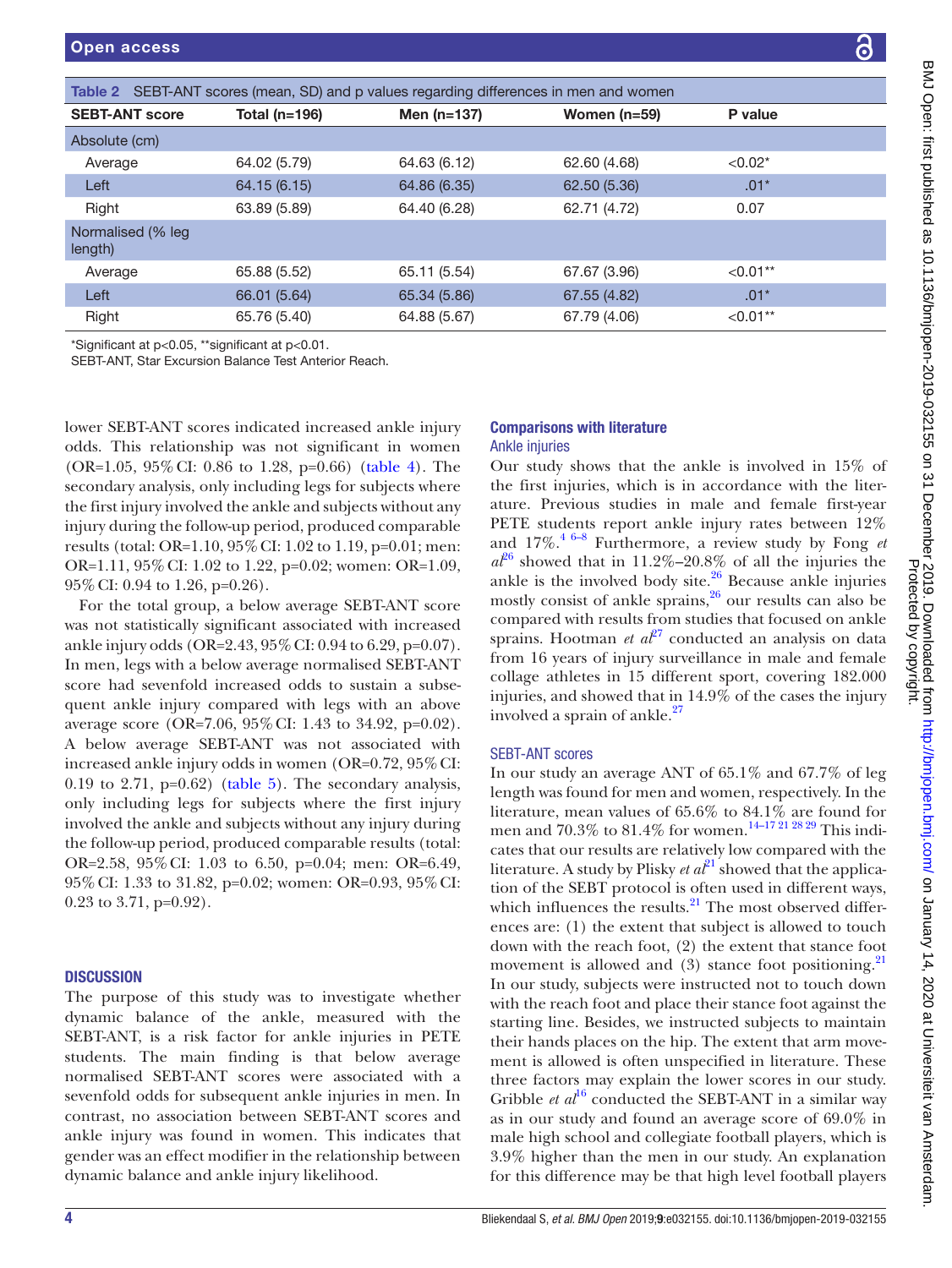<span id="page-5-0"></span>

| Table 3        | Specifications of the self-evaluated ankle injuries |                  |                     |                            |                                                     |                         |                  |                           |
|----------------|-----------------------------------------------------|------------------|---------------------|----------------------------|-----------------------------------------------------|-------------------------|------------------|---------------------------|
| <b>Subject</b> | Recurrence                                          | <b>Mechanism</b> | <b>Activity</b>     | <b>Contact</b>             | <b>Contributing</b><br>factors                      | <b>Side</b>             | Type             | <b>Duration</b><br>(days) |
| $\overline{1}$ | <b>First time</b>                                   | Acute            | Gymnastics          | <b>Indirect</b><br>contact | <b>Bad landing</b>                                  | L                       | Sprain           | 90                        |
| $\overline{c}$ | First time                                          | Acute            | Gymnastics          | Non-contact                | <b>Bad landing</b>                                  | L                       | Sprain           | $\mathbf{1}$              |
| 3              | <b>First time</b>                                   | Acute            | Soccer              | Contact with<br>person     | Bad landing,<br>distortion                          | $\mathsf{R}$            | Sprain           | $\overline{4}$            |
| 4              | First time                                          | Acute            | Soccer              | Indirect<br>contact        | <b>Distortion</b>                                   | R                       | Sprain           | 45                        |
| 5              | <b>First time</b>                                   | Acute            | Soccer              | Non-contact                | <b>Distortion</b>                                   | $\overline{\mathsf{R}}$ | Sprain           | $\overline{2}$            |
| 6              | First time                                          | Acute            | Gymnastics          | Non-contact                | Distortion, bad<br>coördinaten                      | Г                       | Sprain           | 21                        |
| $\overline{7}$ | <b>First time</b>                                   | Acute            | <b>Martial arts</b> | Contact with<br>person     | Fall, bad landing                                   | $\mathsf{R}$            | Sprain           | N.A.                      |
| 8              | First time                                          | Acute            | Martial arts        | Indirect<br>contact        | <b>Band landing</b>                                 | R                       | N.A.             | 120                       |
| 9              | <b>First time</b>                                   | Acute            | Soccer              | Non-contact                | <b>Bad landing</b>                                  | $\mathsf{R}$            | Sprain           | 25                        |
| 10             | First time                                          | Acute            | Soccer              | Indirect<br>contact        | N.A.                                                | L.                      | Bruise,<br>wound | 5                         |
| 11             | <b>First time</b>                                   | Acute            | <b>Else</b>         | <b>Unknown</b>             | N.A.                                                | $\overline{\mathsf{R}}$ | Sprain           | N.A.                      |
| 12             | First time                                          | Acute            | <b>Basketball</b>   | Indirect<br>contact        | Sudden turn/stop,<br>distortion                     | L                       | Sprain           | N.A.                      |
| 13             | <b>First time</b>                                   | Acute            | Soccer              | Contact with<br>person     | Sudden turn/stop,<br>distortion                     | L                       | Sprain           | 3                         |
| 14             | First time                                          | Acute            | Else                | <b>Unknown</b>             | Sudden turn/stop,<br>explosive movement             | L                       | N.A.             | N.A.                      |
| 15             | Recurrent                                           | Acute            | Gymnastics          | <b>Indirect</b><br>contact | <b>Bad landing</b>                                  | L.                      | N.A.             | 90                        |
| 16             | Recurrent                                           | Acute            | Volleyball          | Non-contact                | <b>Bad landing</b>                                  | L                       | N.A.             | 1.                        |
| 17             | Recurrent                                           | Acute            | <b>Else</b>         | Contact with<br>object     | Fall                                                | $\mathsf R$             | Fracture         | 50                        |
| 18             | Recurrent                                           | Acute            | Soccer              | Indirect<br>contact        | Fall, bad landing,<br>incomplete recovery<br>injury | $L + R$                 | Fracture         | 50                        |
| 19             | Recurrent                                           | Acute            | Gymnastics          | Contact with<br>object     | Underground                                         | Ē.                      | N.A.             | N.A.                      |
| 20             | Recurrent                                           | Acute            | Soccer              | Contact with<br>person     | Sudden turn/<br>stop, distortion,<br>underground    | L                       | N.A.             | 32                        |

L, left;N.A, not available; R, right.

probably have a higher physical performance, include dynamic balance, compared with our heterogeneous sport population of PETE students.

#### Risk factor

Our study showed a sevenfold increased ankles injury odds for legs with a below average normalised SEBT-ANT scores in men. Our study found a higher odds compared with the study by Gribble *et al*. [16](#page-8-1) Gribble *et al* used a normalised SEBT-ANT cut-off score of 67.2% and found a significant OR of 2.84 for lateral ankle sprain injuries in male football players (n=539).<sup>16</sup> The fact that Gribble

 $et al^{16}$  $et al^{16}$  $et al^{16}$  had approximately twice the sample size and injury cases compared with our study, included only male soccer players and determined the cut-off score using ROC analysis may help to explain the differences in results.

Ko *et al*<sup>[20](#page-8-7)</sup> investigated dynamic balance as a risk factor for ankle injuries in adolescent male and female soccer players and found, an almost significant, fourfold increased odds for ankle injury in subjects with lower SEBT-ANT scores  $\langle \langle 64\% \rangle$ . This is in agreement with the overall results in our study. Differences in subjects age, type of sport participation, the used cut-off score and the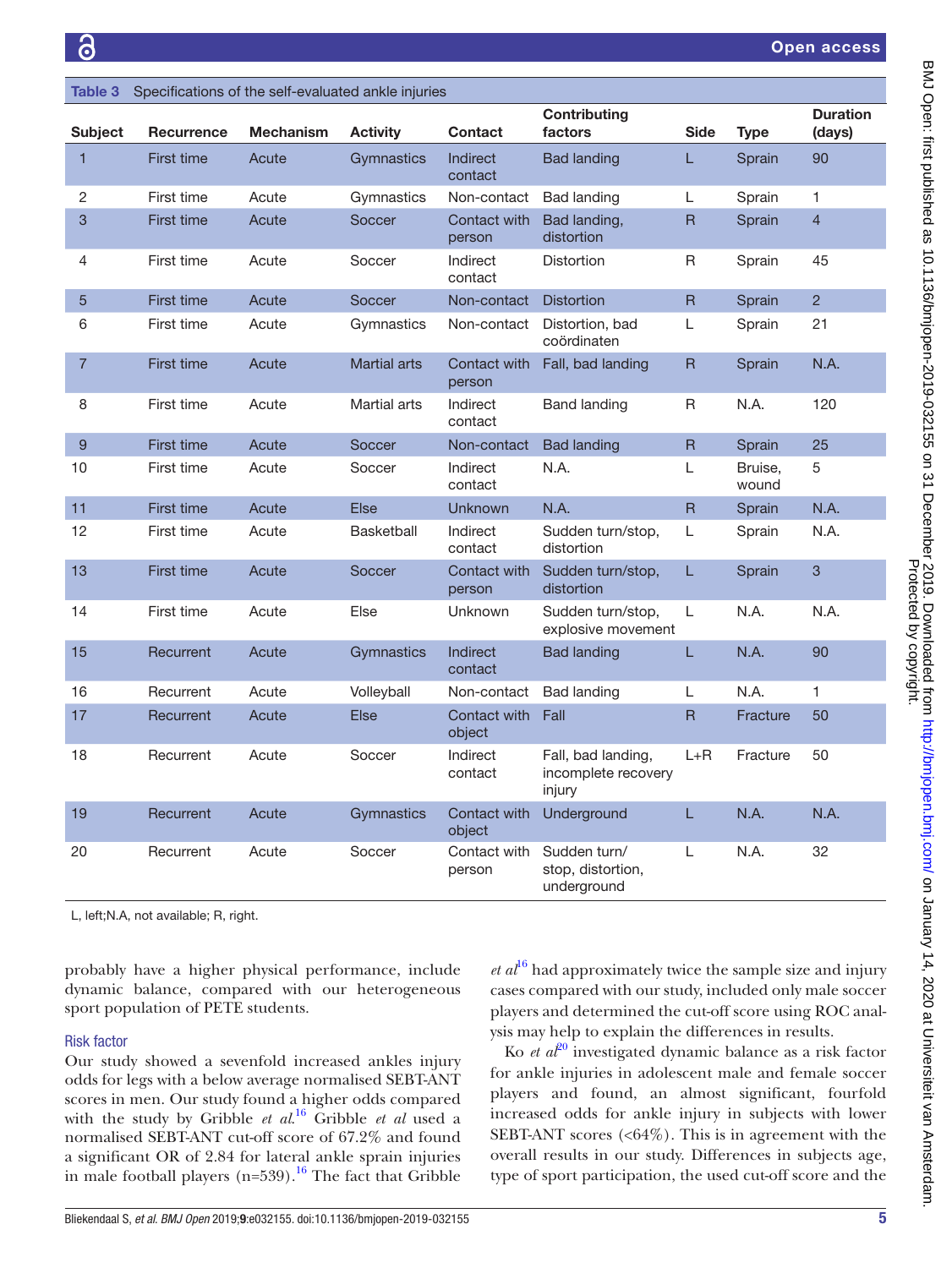| Terriale legs (Fig. 1-11) let $y$ . The LOS, fright $y$ . The $y$ and the results from the GEE analysis |                                  |               |                                |             |  |
|---------------------------------------------------------------------------------------------------------|----------------------------------|---------------|--------------------------------|-------------|--|
|                                                                                                         | <b>Normalised SEBT-ANT score</b> |               | <b>GEE analysis</b>            |             |  |
|                                                                                                         | Non-injury                       | <b>Injury</b> | <b>OR (95% CI)</b>             | P value     |  |
| Men                                                                                                     | 65.30 (5.66)                     | 61.00(6.54)   | 1.14 $(1.04 \text{ to } 1.26)$ | $< 0.01$ ** |  |
| Women                                                                                                   | 67.76 (4.21)                     | 66.64 (6.93)  | 1.05 (0.86 to 1.28)            | 0.66        |  |
| Total                                                                                                   | 66.02 (5.39)                     | 63.42(7.13)   | 1.11 $(1.02 \text{ to } 1.22)$ | $0.02*$     |  |

<span id="page-6-0"></span>Table 4 Normalised SEBT-ANT scores (mean, SD) for non-injured and injured male legs (non-injury: n=262, injury: n=12) and female legs (non-injury: n=109, injury: n=9) and the results from the GEE analysis

\*Significant at p<0.05, \*\*significant at p<0.01.

SEBT-ANT, Starr Excursion Balance Test Anterior Reach.

proportion of males and females in the study may help to explain the difference in observed odds for the subgroups. Attenborough *et al*<sup>[19](#page-8-11)</sup> found no relationship between the SEBT-ANT score and subsequent ankle injury in female netball players,[19](#page-8-11) which corresponds with the findings in female PETE students in our study.

Other studies that used the SEBT-ANT as a risk factor for injuries are conducted by Plisky *et al*[17](#page-8-2) and de Noronha *et al.*<sup>[30](#page-8-12)</sup> Plisky *et al*<sup>17</sup> used a normalised SEBT-ANT cut-off score of 84.3% in male and females basketball players (n=235) and found ORs in the range of 1.8–4.1 for lower extremity injuries $^{17}$  $^{17}$  $^{17}$  in women. In this study, no significant relationship was found in men, which is the opposite of the result in our study. However, Plisky *et al*<sup>[17](#page-8-2)</sup> analysed the SEBT-ANT score as a risk factor for lower extremity injuries in general, not as a risk factor for ankle injuries. This is a major difference, which helps to explain the differences in results. de Noronha *et al*<sup>30</sup> conducted a study in active university students and did not find a relationship between normalised SEBT-ANT and subsequent ankle injury.<sup>30</sup> However, it is difficult to compare this study with our study because regular university students are probably less physically active than PETE students.

In summary, in accordance with several studies, our study indicated that lower scores on the SEBT-ANT indicated increased odds for subsequent ankle injury in males,

<span id="page-6-1"></span>

| <b>Table 5</b> Number of ankle injuries (N, %) per group and<br>results from the GEE analysis  |            |               |                      |            |  |  |
|------------------------------------------------------------------------------------------------|------------|---------------|----------------------|------------|--|--|
|                                                                                                |            |               | <b>GEE analysis</b>  |            |  |  |
|                                                                                                | Non-injury | <b>Injury</b> | OR (95% CI)          | Р<br>value |  |  |
| Men                                                                                            |            |               |                      |            |  |  |
| <i><mean< i=""></mean<></i>                                                                    | 113 (41)   | 10(4)         | 7.06 (1.43 to 34.92) | $0.02*$    |  |  |
| $>$ mean                                                                                       | 149 (54)   | 2(1)          |                      |            |  |  |
| Women                                                                                          |            |               |                      |            |  |  |
| $<$ mean                                                                                       | 54 (46)    | 4(3)          | 0.72 (0.19 to 2.71)  | 0.62       |  |  |
| $>$ mean                                                                                       | 55 (47)    | 5(4)          | -                    |            |  |  |
| Total                                                                                          |            |               |                      |            |  |  |
| <mean< td=""><td>167 (43)</td><td>14 (4)</td><td>2.43 (0.94 to 6.29)</td><td>0.07</td></mean<> | 167 (43)   | 14 (4)        | 2.43 (0.94 to 6.29)  | 0.07       |  |  |
| $>$ mean                                                                                       | 204 (52)   | 7(2)          |                      |            |  |  |
| *Significant at p<0.05.                                                                        |            |               |                      |            |  |  |

not in females. In our study, this indicates that gender is an effect modifier in this relationship. An explanation for this finding may be as following. The SEBT incorporates components of coordination, flexibility and strength of the lower extremities.<sup>17 31</sup> These are all important intrinsic factors related to injury risk,<sup>[3](#page-7-1)</sup> where better coordination, flexibility and strength represents a lower injury risk. Several studies indicate that, in general, males and females have similar SEBT-ANT scores.[17 28 30](#page-8-2) Our study presents higher SEBT-ANT scores in female subjects. This may point out that female subjects in our study had a relative 'better' dynamic balance than male subjects and therefore were less prone to ankle injury.

#### Strength and limitations

The strength of our study is that we used a prospective study design with a relative long follow-up period. Furthermore, our study used a more sophisticated analysis (GEE analysis at the leg level and controlled the model by person and previous ankle injury) compared with other studies on the same topic. Another strength of this study is that, with an overall response rate of 81% and 51 subjects with a 100% response rate, our study managed to reach a relative high response rate.

This study also has some limitations that need to be addressed. First, we used a self-evaluation registration of injuries. To minimise this limitation, we used a clear injury definition and a relatively short recall period. Furthermore, we used localisation for the identification of self-reported ankle injuries as these are more reliable parameters than other detailed characteristics of self-reported injuries (eg, type). $^{24}$  Second, we did not determine the inter-rater reliability of our SEBT test group. The SEBT has good inter-rater reliability, but is also often used in different manners. $^{21}$  $^{21}$  $^{21}$  This indicates that our results from the SEBT have limitations for comparisons with other studies. Third, the overall response rate of 81% can be considered as good. Nevertheless, the 19% of non-response might bias our results. Fourth, in accordance with common injury research methodology, we used linear regression analysis to evaluate the signifi-cance of risk factors.<sup>[32](#page-8-13)</sup> However, recent literature pointed out the importance of non-linear analysis for risk factors and addressed the complex inter-relations between factors[.33–35](#page-8-14) Fifth, we had a relative low number of ankle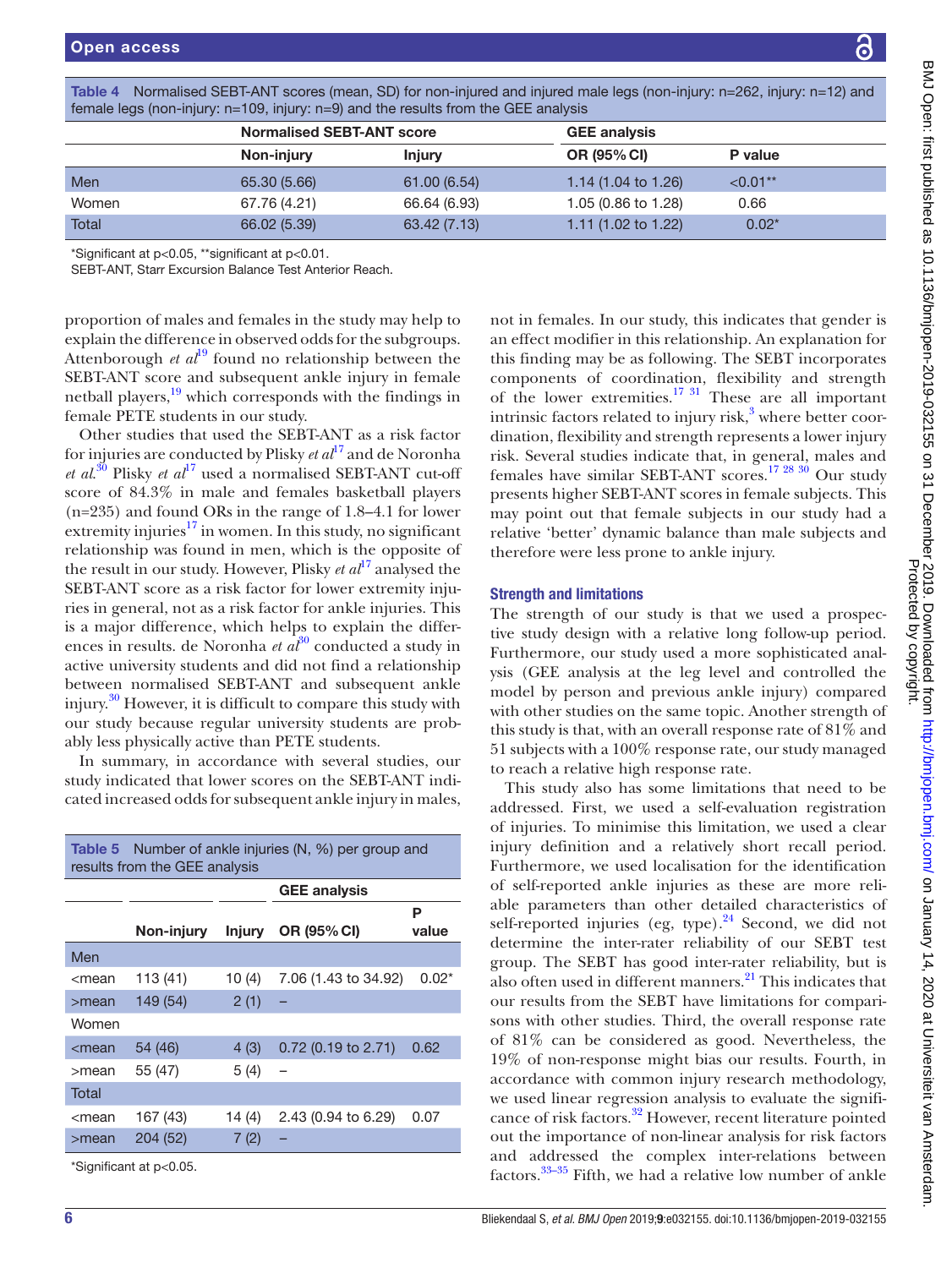injury cases in the two subgroups (men and women). This indicates a limited statistical power of the risk factor analysis for the subgroups. Sixth, we determined cut-off scores with the average SEBT-ANT scores. These cut-off scores have limited clinical relevance as they are based on a single sample of PETE students. Seventh, the analysis in this study were not controlled for body mass index (BMI). Several subjects (14%) had missing values for BMI. BMI was unsuitable to use as a confounder in the analysis as a sensitivity analysis indicated that an analysis with BMI as a confounder demonstrated decreased robustness of the results due to the amount of missing values. Finally, in our analysis, we did not discriminate between types or severity of the ankle injury. In the literature, dynamic balance of the ankle is considered a risk factor for specifically ankle sprains. Our study may have included other types of ankle injuries and underestimated the true relationship between SEBT-ANT and subsequent ankle injury. These limitations should be kept in mind when interpreting the results from this study.

Future studies are advised to: (1) determine normative values for the SEBT-ANT in PETE students and determine optimal cut-off scores to identify students at risk for an ankle injury, (2) investigate which (combination of) balance tests have the strongest relation with ankle injury risk, (3) use more precise data regarding the ankle injury (eg, professional diagnosis of injuries, specific injury type), (4) investigate whether non-linear relations exist in the relations between ankle balance and ankle injury risk or (5) assess whether preventive measures (eg, a neuromuscular training programme or the use of bracing) reduces ankle injury risk in PETE students.

#### **CONCLUSION**

This study indicates that lower scores on the normalised SEBT-ANT, as a measure for dynamic balance, are associated with an increased odds for subsequent ankle injury in male PETE students. Therefore, the SEBT-ANT has potential as a screening tool for ankle injury risk in male PETE students. However, before implementation of the SEBT-ANT as a screening tool normative values and optimal cut-off scores should be determined. By doing so preventive measures can be targeted efficiently and effectively. For instance, male students with a positive outcome for the SEBT-ANT can be advised to participate in a neuromuscular training programme $36$  or to use ankle bracing during sport participation.<sup>37</sup> 38</sup>

#### Author affiliations

<sup>1</sup>Amsterdam University of Applied Sciences, Centre for Applied Research in Sports and Nutrition, Amsterdam, Netherlands

<sup>2</sup>Codarts University College for the Arts, Rotterdam, Zuid-Holland, The Netherlands <sup>3</sup>Performing Artist and Athlete Research Lab (PEARL), Rotterdam, Netherlands 4 Erasmus MC Medical University Center Rotterdam, Department General Practice, Rotterdam, Netherlands

5 Rotterdam Arts and Science Lab (RASL), Rotterdam, Netherlands

<sup>6</sup> Amsterdam Collaboration on Health and Safety in Sports & Department of Public and Occupational Health, Amsterdam Movement Science, VU University Medical Center, Amsterdam, North Holland, The Netherlands

<sup>7</sup>UCT/MRC Research Unit for Exercise Science and Sports Medicine (ESSM), Department of Human Biology, Faculty of Health Sciences, University of Capetown, Capetown, South-Africa

<sup>8</sup>School of Physical Education, Faculty of Physical Therapy & Occupational Therapy, Universidade Federal de Minas Gerais, Belo Horizonte, Brazil

#### Twitter Evert Verhagen [@evertverhagen](https://twitter.com/evertverhagen)

Acknowledgements We would like to thank Sander Plomp and the study counsellors (Heleen Kerkhoff, Jeroen Laan, Chris van de Kant, Stephanie Hermans) for their contribution to the data acquisition. Also, we wish to thank Jos Twisk for the advice on the statistical analysis.

Contributors SB and JS designed the study. SB coordinated the study and conducted the data analysis. SB, JS and EV interpreted the results. All authors were involved in drafting and editing the manuscript, led by SB. All authors approved the final manuscript.

Funding This study was supported by funding from the Taskforce Applied Research (SIA, reference number 2013-15-12P).

Competing interests None declared.

Patient consent for publication Not required.

Ethics approval The study procedures were approved by the ethical committee of the Academic Medical Centre in Amsterdam (reference number: W15\_224 # 15.0266).

Provenance and peer review Not commissioned; externally peer reviewed.

Data availability statement The dataset analysed during the current study is available from the corresponding author on reasonable request.

Open access This is an open access article distributed in accordance with the Creative Commons Attribution Non Commercial (CC BY-NC 4.0) license, which permits others to distribute, remix, adapt, build upon this work non-commercially, and license their derivative works on different terms, provided the original work is properly cited, appropriate credit is given, any changes made indicated, and the use is non-commercial. See: [http://creativecommons.org/licenses/by-nc/4.0/.](http://creativecommons.org/licenses/by-nc/4.0/)

#### ORCID iD

Sander Bliekendaal <http://orcid.org/0000-0002-7978-1828>

#### <span id="page-7-0"></span>**REFERENCES**

- 1 Das P, Horton R. Rethinking our approach to physical activity. *[The](http://dx.doi.org/10.1016/S0140-6736(12)61024-1)  [Lancet](http://dx.doi.org/10.1016/S0140-6736(12)61024-1)* 2012;380:189–90.
- 2 Bouchard CE, Shephard RJ, Stephens TE. Physical activity, fitness, and health: international proceedings and consensus statement 1994.
- <span id="page-7-1"></span>3 Meeuwisse WH, Tyreman H, Hagel B, *et al*. A dynamic model of etiology in sport injury: the recursive nature of risk and causation. *[Clin J Sport Med](http://dx.doi.org/10.1097/JSM.0b013e3180592a48)* 2007;17:215–9.
- <span id="page-7-2"></span>4 Bliekendaal S, Goossens L, Stubbe JH. Incidence and risk factors of injuries and their impact on academic success: a prospective study in petE students. *[Scand J Med Sci Sports](http://dx.doi.org/10.1111/sms.12838)* 2017;27:1978–85.
- <span id="page-7-3"></span>5 van Mechelen W, Hlobil H, Incidence KHC. Severity, aetiology and prevention of sports injuries. A review of concepts. *Sports Med* 1992;14:82–99.
- 6 van Beijsterveldt A-M, Richardson A, Clarsen B, *et al*. Sports injuries and illnesses in first-year physical education teacher education students. *[BMJ Open Sport Exerc Med](http://dx.doi.org/10.1136/bmjsem-2016-000189)* 2017;3.
- 7 Goossens L, Verrelst R, Cardon G, *et al*. Sports injuries in physical education teacher education students. *[Scand J Med Sci Sports](http://dx.doi.org/10.1111/sms.12054)* 2014;24:683–91.
- 8 Mukherjee S. Sports injuries in University physical education teacher education students: a prospective epidemiological investigation. *J J Sport Med* 2014;1:1–9.
- 9 Verstappen F, Twellaar M, Hartgens F, *et al*. Physical fitness and sports skills in relation to sports injuries. A four-year prospective investigation of sports injuries among physical education students. *[Int J Sports Med](http://dx.doi.org/10.1055/s-2007-971964)* 1998;19:586–91.
- <span id="page-7-4"></span>10 Beynnon BD, Murphy DF, Alosa DM. Predictive factors for lateral ankle Sprains: a literature review. *J Athl Train* 2002;37:376–80.
- 11 Doherty C, Delahunt E, Caulfield B, *et al*. The incidence and prevalence of ankle sprain injury: a systematic review and metaanalysis of prospective epidemiological studies. *[Sports Med](http://dx.doi.org/10.1007/s40279-013-0102-5)* 2014;44:123–40.